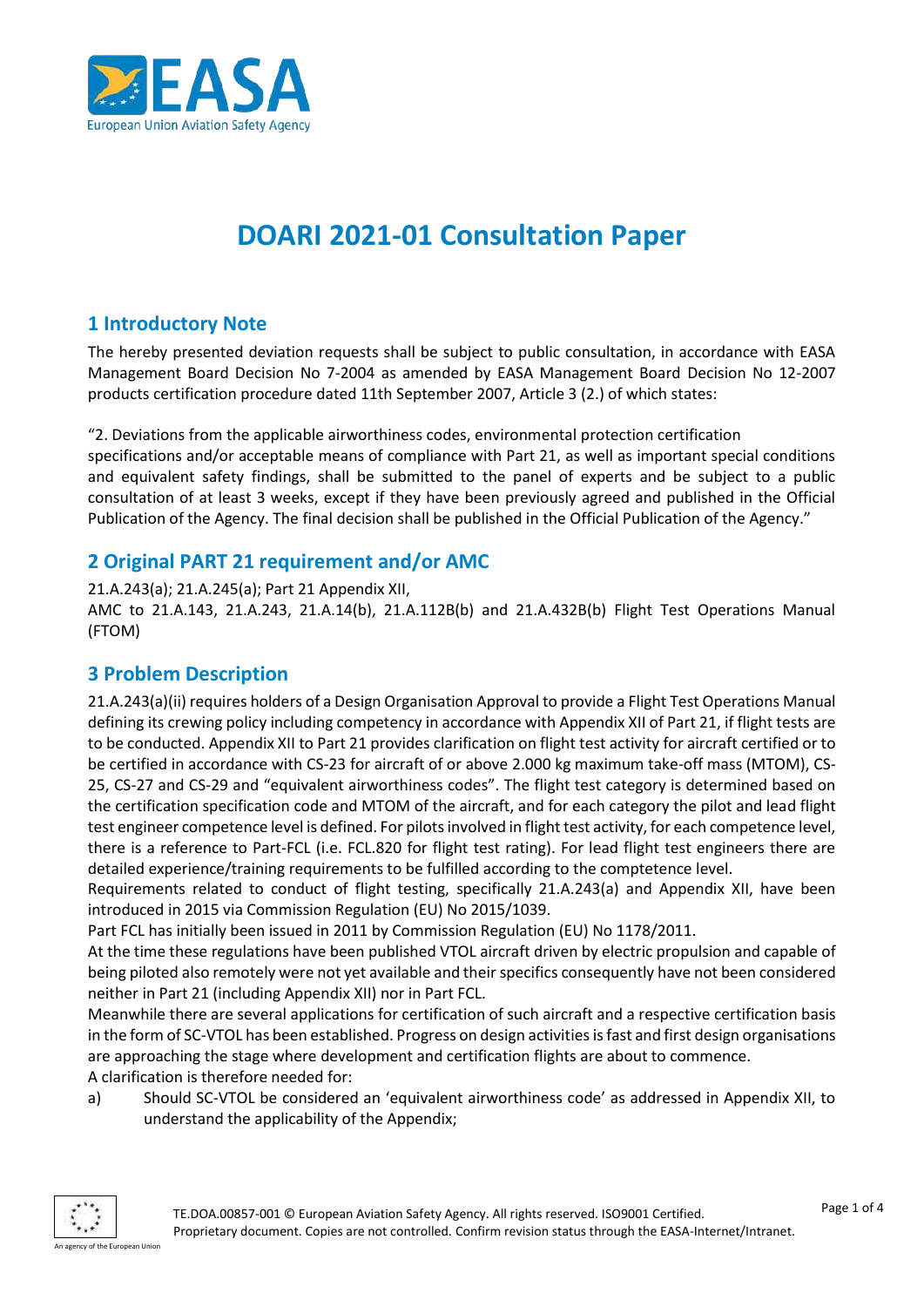

- b) How to align aircraft to be certified i.a.w. SC-VTOL with the current Part FCL categorization into 'aeroplanes', 'helicopters' and 'powered-lift aircraft' to establish minimum flight crew licence requirement;
- c) What would be EASA expectation for the competency requirements if Appendix XII does not apply.

This DOARI is intended to address flight test crew involved in flight test activities on aircraft that meet the applicability criteria of SC-VTOL-01 i.e.:

- a person-carrying vertical take-off and landing (VTOL) heavier-than-air aircraft in the small category, with lift/thrust units used to generate powered lift and control;
- distinct from conventional aeroplanes by its VTOL capability or;
- distinct from conventional rotorcraft by the use of distributed propulsion;
- with a passenger seating configuration of 9 or less and;
- a maximum certified take-off mass of 3 175 kg (7 000 lbs) or less.

# **4 Industry Position**

N/A

## **5 EASA position**

## **a) Applicability of Part 21, Appendix XII:**

Part 21, Appendix XII states that it "establishes the qualifications necessary for flight crew involved in the conduct of flight tests for aircraft certified or to be certified in accordance with CS-23 for aircraft with a maximum take-off mass (MTOM) of or above 2 000 kg, CS-25, CS-27, CS-29 or equivalent airworthiness codes."

Reference to "equivalent airworthiness codes" had been introduced to also cover aircraft that had been certified with the equivalent JAR predecessors of the mentioned Certification Specifications or the respective FARs. It has not been the intent to address eventual future certification specifications for designs yet unknown at that stage.

Preamble to SC-VTOL-01 further specifies that neither CS-23 nor CS-27 alone had been found adequate to address the design specifics of the various aircraft to be covered by that Special Condition but that it had to be based on a combination of relevant requirements from both CS taking into account some CS-25/29 details to properly address different types of operation.

As the equivalence mentioned in Appendix XII would be related to any single certification specification listed, further content of that Appendix introducing different requirements for those CSs could not be applied to an airworthiness code that in essence is a mix of aforementioned codes.

### **Conclusion:**

For the reasons described above, SC-VTOL is not considered to be an equivalent airworthiness code to CS-23 for aircraft with an MTOM of or above 2 000 kg, CS-25, CS-27 or CS-29.

## **b) Alignment of VTOL aircraft designs with Part FCL definitions (FCL.010)**

Annex IV to Regulation (EU) 2018/1139 establishes the essential requirements for aircrew. Point 1.2 provides a list of minimum theoretical knowledge requirements and point 1.4 specifies the required practical skills.

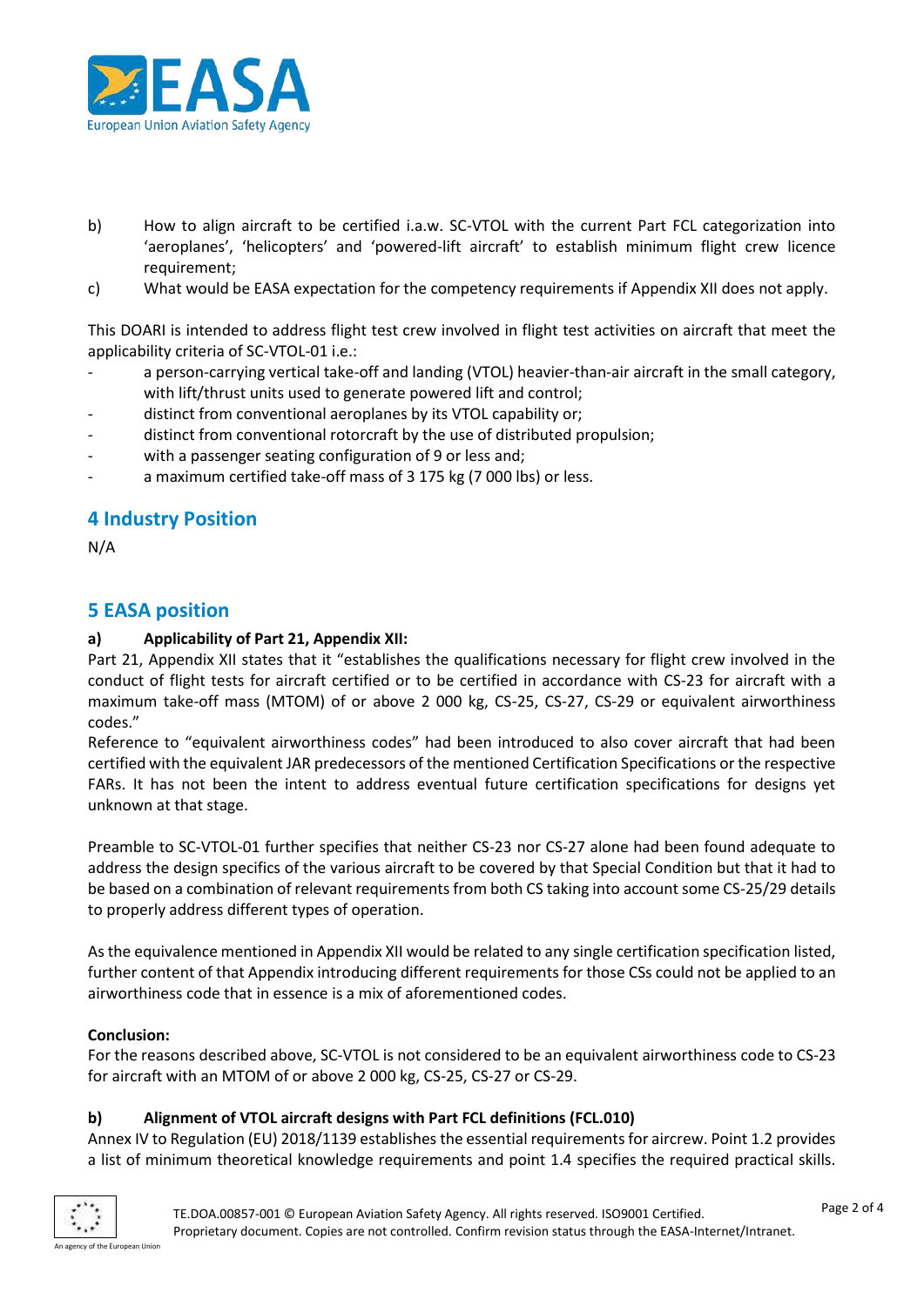

Both, theoretical knowledge and practical skills, must be "appropriate to the functions exercised on the aircraft" which requires to take into account the actual category, class or type of aircraft, as applicable.

Part FCL further specifies these essential requirements for defined aircraft categories that are determined by requiring sufficiently similar piloting skills (aeroplanes, helicopters, powered-lift aircraft, balloons and airships).

Current VTOL designs could match FCL.010 definitions of either 'powered-lift aircraft' (vectored-thrust designs, i.e. aircraft that are powered by several lift/thrust units that may be tilted to provide the desired lift and/or thrust) or 'helicopter' (multicopter designs, i.e. aircraft that are powered by several fixed rotors each driven by its own power unit).

The required piloting skills however may deviate significantly from the 'conventional' designs, especially as electric propulsion is bringing to the market many new design solutions. The initial assumptions that justify the link between the aircraft categories defined in FCL.010 and the respective training syllabi do not necessarily apply and should therefore be replaced by an overall assessment on the aircraft design, flight controls and lift/thrust architecture, in order to determine what are the required theoretical knowledge and practical skills expected from the aircrew. These could be more comparable to conventional helicopters, airplanes or powered-lift aircraft.

## **Conclusion:**

Strict application of FCL.010 definitions on VTOL designs is considered to be inappropriate.

Similar to the 'powered-lift aircraft' approach already established, a pilot licence in either 'aeroplane' or 'helicopter' or both categories could be defined as adequate basic licence for a given VTOL, provided that a gap analysis is performed to identify any required difference training.

### **c) Expected competences for flight crew performing development or certification flights**

Competence requirements need to be specified by the DOA holder or applicant in their FTOM and accepted by the Agency. Acceptable competence requirements should at least address

- General flight competences;
- Development/certification flight competences;
- Project specific related competences.

The competences of the flight crew have to ensure that flight testing will be performed safely and will provide valid data to either evaluate the aircraft design in its development phase or to demonstrate compliance with SC-VTOL requirements during certification.

### General flight competences:

The competences should be equivalent to Part-FCL prerequisites for applying for Flight Test Rating for the specific aircraft category identified in the overall assessment of the aircraft design as required by point b) above. So in essence at least a CPL (A or H) would be required, while a valid IR rating would only be required if IFR certification is foreseen.

### Development/Certification flight competences:

As explored in point a) above Appendix XII to Part 21 does not apply to aircraft to be certified in accordance with SC-VTOL.